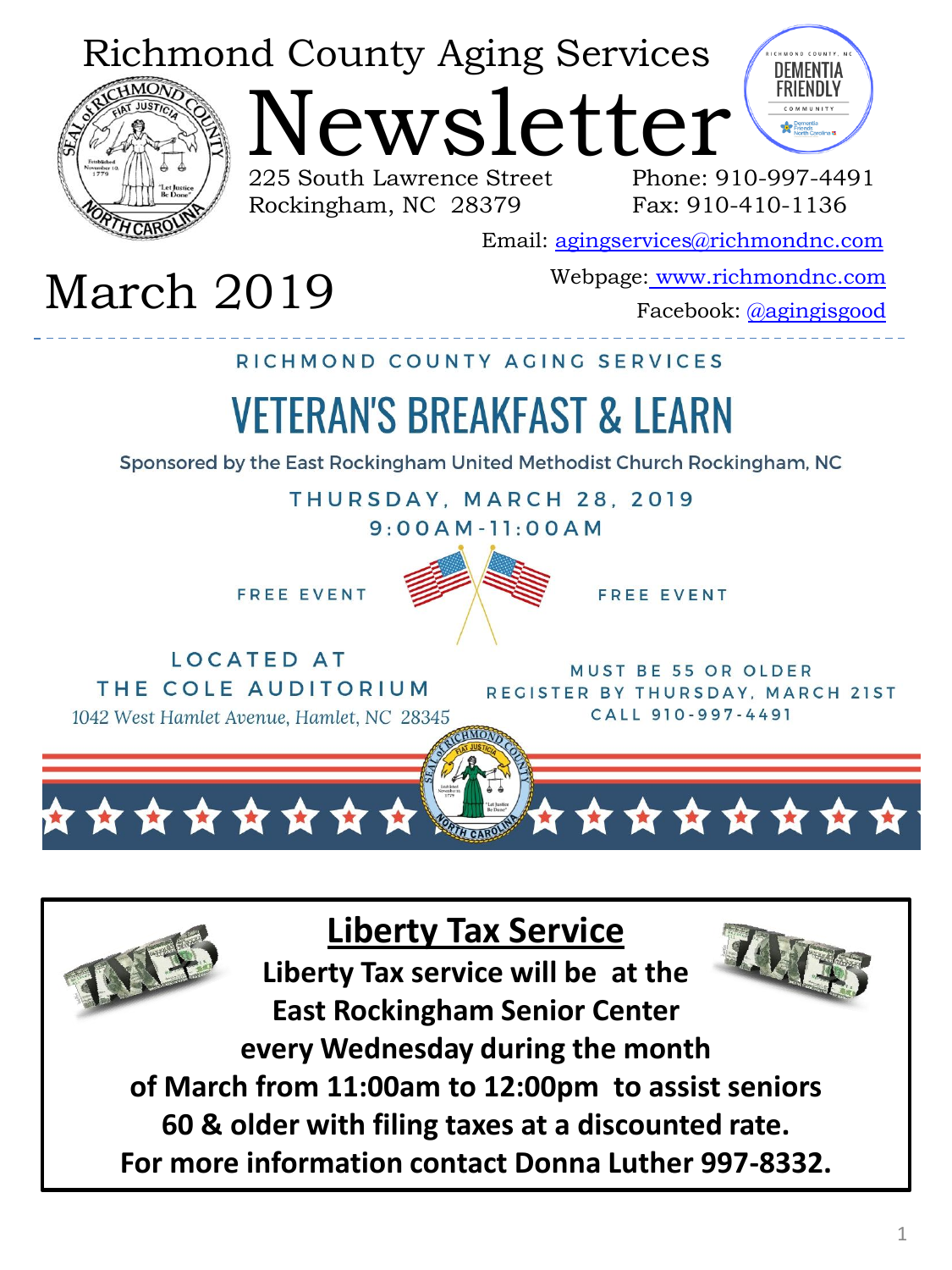|                                | <b>Upcoming Trips</b>                |                                    | *Seating is limited on trips       |        |
|--------------------------------|--------------------------------------|------------------------------------|------------------------------------|--------|
| <b>Senior</b><br><b>Center</b> | <b>Trip Location</b>                 | <b>Date</b>                        | <b>Time Leaving</b>                | Cost   |
| Ellerbe                        | *Pamper Day Southern<br><b>Pines</b> | Tuesday,<br>March $12th$           | Leave Ellerbe at<br>8:30am         | \$3.00 |
| Ellerbe                        | <i>*Campbell Soup Trip</i><br>Maxton | Tuesday,<br>March 19th             | Leave Ellerbe at<br>9:00am         | \$3.00 |
| East<br>Rockingham             | <i>*Campbell Soup Trip</i><br>Maxton | Tuesday,<br>March 19th             | Leave East<br>Rockingham at 9:30am | \$3.00 |
| East<br>Rockingham             | *Girls Day Out Southern<br>Pines     | Tuesday,<br>March 26 <sup>th</sup> | Leave East<br>Rockingham at 8:00am | \$3.00 |

| <b>Trip Prices</b> | 0-50 miles | 51 -100 miles | 101-150 miles | $151 + miles$    |
|--------------------|------------|---------------|---------------|------------------|
| Effective 3/1/19   | \$3.00     | \$ 5.00       | \$8.00        | To be determined |

### **Upcoming Events**

| <b>Event Name</b>                | <b>Event Location</b>             | <b>Date</b>                      | <b>Time</b>                       |
|----------------------------------|-----------------------------------|----------------------------------|-----------------------------------|
| Alive After 55<br>Supper Club    | Holiday Restaurant,<br>Rockingham | Thursday, March 21 <sup>st</sup> | $6:00 \text{pm} - 8:00 \text{pm}$ |
| Dementia $\&$<br>Opioid Workshop | Cole Auditorium, Hamlet           | Tuesday, March 26, 2019          | $8:30am - 1:30pm$                 |
| Veteran's Event                  | Cole Auditorium, Hamlet           | Thursday, March 28th             | 9:00am-11:00am                    |

| <b>Upcoming Closings</b>                                 |                                                      |                                                      |                                   |                                                        |
|----------------------------------------------------------|------------------------------------------------------|------------------------------------------------------|-----------------------------------|--------------------------------------------------------|
| <b>East</b><br><b>Rockingham</b><br><b>Senior Center</b> | <b>East</b><br><b>Rockingham</b><br><b>Meal Site</b> | <b>Ellerbe Senior</b><br>Center/<br><b>Meal Site</b> | <b>Hamlet</b><br><b>Meal Site</b> | <b>Rockingham</b><br><b>Senior Center</b>              |
|                                                          |                                                      |                                                      | Wednesday,<br>March $13th$        |                                                        |
| Tuesday,<br>March 26th<br>9:00am-2:00pm                  | Tuesday,<br>March 26th                               | Tuesday, March<br>26 <sup>th</sup>                   | Tuesday,<br>March 26th            | Tuesday,<br>March $26th$ 7:30am-<br>2:00 <sub>pm</sub> |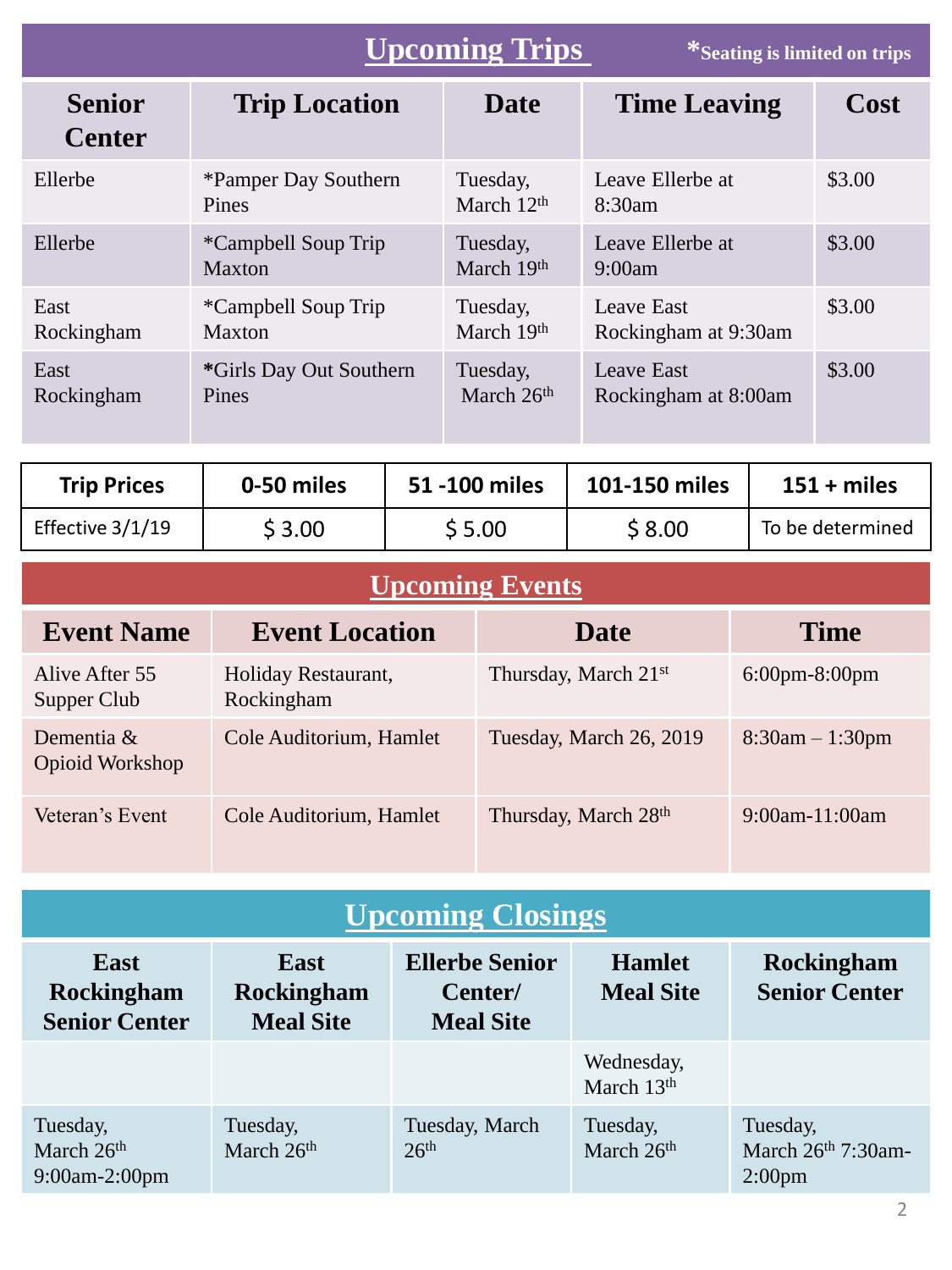#### **Richmond County Aging Services**

RAFFLE

## **SHARP ROKUTV**

4K UHD 58" Class

\$400.00 value call 910-997-4491 for more information.



Tickets: \$2.00 each or  $3$  for  $$5.00$ 

**DRAWING HELD:** MAY 1, 2019 3:00PM Winner need not be present to win.

TV provided by:



All proceeds will go towards senior center programs and activities.

Please call 910-997-4491 for more information.



Reservations for Dinners will close 24 hours before actual event so the venue will know how many members to expect. RSVP's are a must, call 910-997-4491

PAY-YOUR-OWN-WAY-MEAL. PLEASE REMEMBER TO TIP THE WAIT STAFF GENEROUSLY, A MINIMUM OF 15% - 20% SO WE WILL BE WELCOME AT THE NEXT EVENT.

Daylight Savings Time officially begins at 2:00am Sunday, March 10<sup>th</sup>. Don't forget to set your clock forward one hour before going to bed Saturday Night.

#### **Under the Sea**

**Fifth Annual Senior Citizen Prom** Presented by Community Home Care & Hospice and Hamlet Senior Center Friday, March 8, 2019  $6:00$ pm- $9:00$ pm Cole Auditorium in Hamlet For more information contact Tonya Butts with Community Home Care & Hospice at 910-895-2871 or 910-995-0029

No admission fee

3